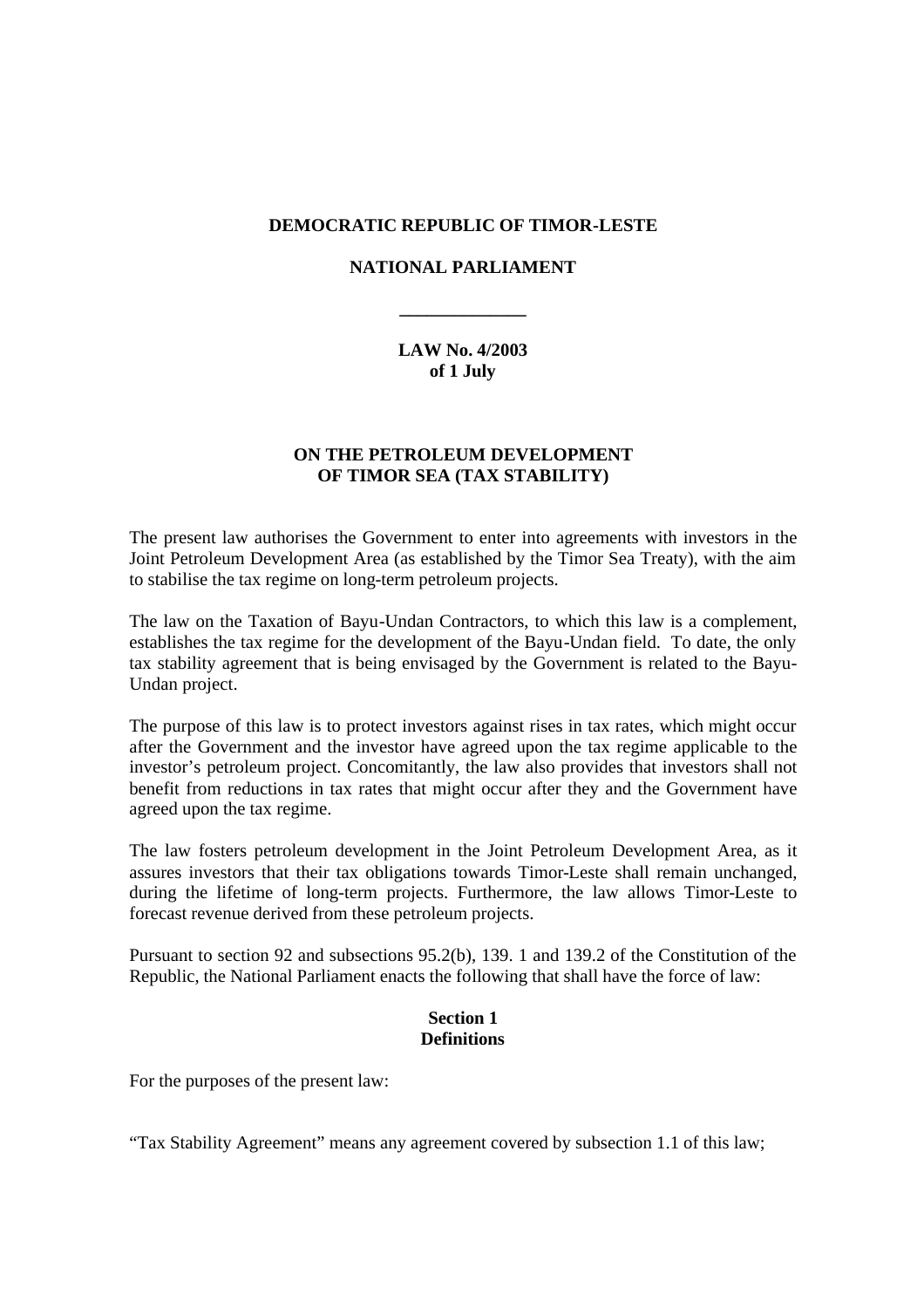"Tax Change" means any modification to taxes on petroleum activities carried on by a contractor in the Joint Petroleum Development Area or related thereto, or to the rates of those taxes, or even to the manner in which a tax obligation stemming from those taxes is calculated, or to the manner in which payments and refunds are made;

"Joint Petroleum Development Area" means the Joint Petroleum Development Area as established under section 3 of the Timor Sea Treaty.

"Designated Authority" means the Designated Authority as established under section 6 of the Timor Sea Treaty;

"Constitution" means the Constitution of the Republic;

"Contractor" means a party to a production-sharing contract entered into with the Designated Authority, concerning the carrying on of petroleum activities in the Joint Petroleum Development Area;

"New York Convention" means the New York Convention on the Recognition and Enforcement of Foreign Arbitral Awards, signed on 10 June 1958;

"Government" means the Government of the Republic;

"Tax or "Taxes" means any tax, due, fee, contribution, duty, charge, selective tax, withholding tax or other payment due under the terms of any law of the Republic, including any local jurisdiction in the Republic;

"Procedural Legislation" means any law of the Republic issued upon and by virtue of Timor-Leste's adhesion to the New York Convention, establishing procedures for the recognition and enforcement of arbitral awards by the courts of the Republic;

"Designated Minister" means the Minister responsible for Finance;

"Republic" means the Democratic Republic of Timor-Leste;

"Timor Sea Treaty" means the Timor Sea Treaty signed on 20 May 2002 between the Government of East Timor and the Government of Australia;

" Court of Recognition and Enforcement" means the Court of Appeal established under section 4 of UNTAET 2000/11, as amended by UNTAET Regulation 2001/25 and adopted by the Constitution, or an equivalent court as may be established by law under the terms of the Constitution.

### **Section 2 Tax Stability Agreement**

1- With respect to any long-term projects (projects that are expected to last over 15 years and the production of which starts after the entry into force of the Timor Sea Treaty), for the carrying on of petroleum activities in the Joint Petroleum Development Area, the Government is authorised to enter into agreements with contractors to ensure the tax stability of the project, with reference to the laws of the Republic in force on the date of signing of the agreement, in regard to: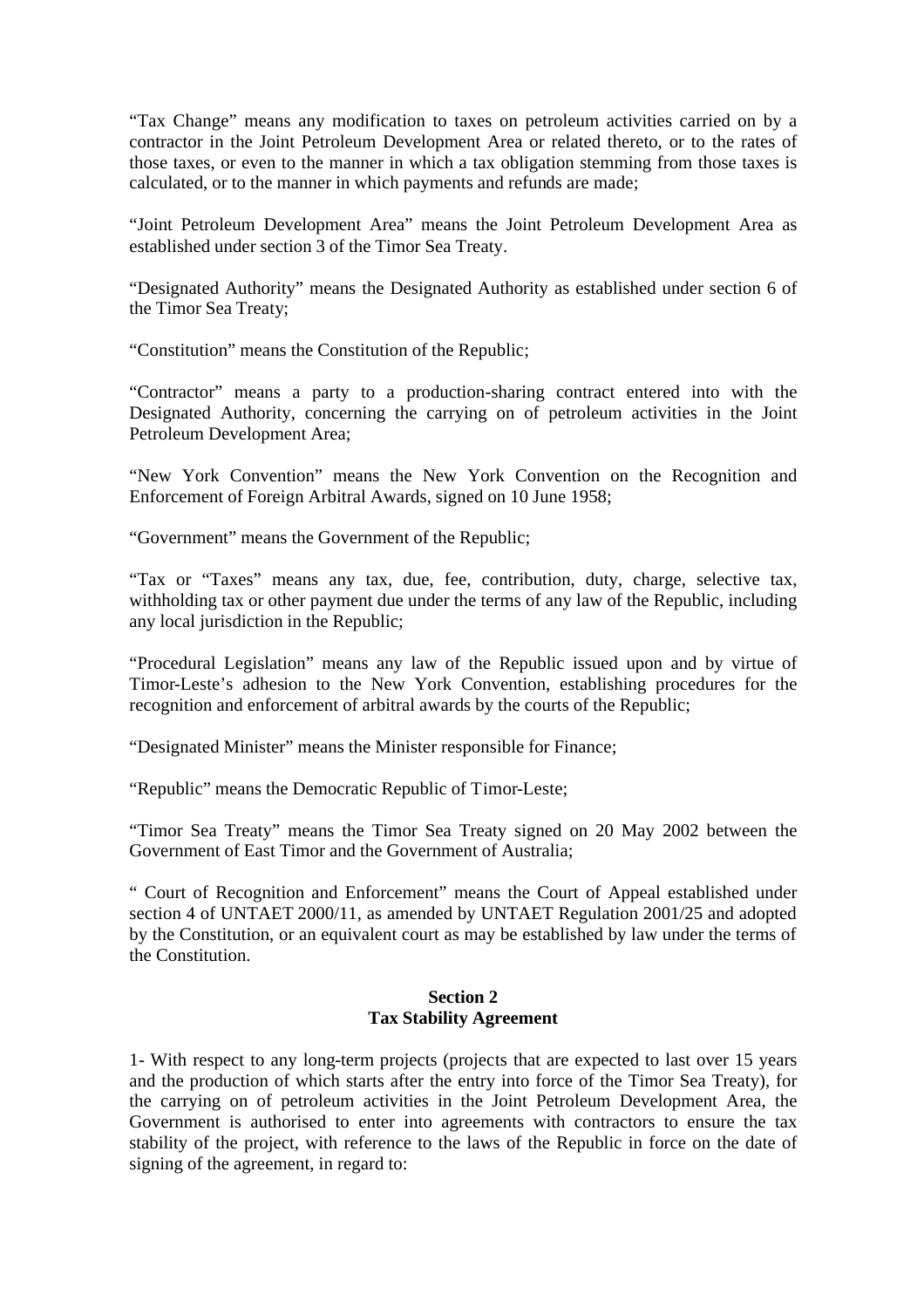- (a) the taxes on petroleum activities carried on by the contractor in the Joint Petroleum Development Area, or on activities related thereto, under the terms of article 5(b) of the Timor Sea Treaty; and
- (b) the rates of those taxes, the calculation of tax obligation and the manner in which payments and refunds shall be made.

2- Tax Stability Agreements may be entered into by the Prime Minister of the Republic or by the Designated Minister. Such Agreements may establish that disputes that are likely to arise out of their application be settled in a fashion deemed appropriate (including by way of international arbitration), and, to this effect, the law of the jurisdiction agreed upon by the parties shall apply.

## **Section 3 Compensation or Exemption**

1. In order to render the tax stability guarantee established in a tax stability agreement effective, the agreement may determine that, should there be, at any time, as from the date on which the agreement becomes binding (which may be prior to the date of its signing), and within a time limit not exceeding the duration of the project, a change to the taxes applicable to petroleum activities or activities related thereto, or in the manner in which a tax obligation is calculated or payments or refunds are made, the Government undertakes:

- (a) to exempt the Contractor or his or her shareholders from the effects caused by the tax change;
- (b) to compensate the Contractor or his or her shareholders for the effects caused by the tax change.

2. Where the Government has to grant exemption or compensation to the contractor or his or her shareholders, by operation of a tax stability agreement, the Designated Minister shall discharge his or her obligation by affixing his or her own signature to an instrument, thereby, in case of exemption, exonerating the contractor or his or her shareholders from the effects caused by the tax change, or, in case of compensation, authorising the payment, or equivalent consideration, which shall be translated into the refund to the contractor or his or her shareholders of the additional charge resulting from the tax change, accrued by interests, if any.

3. The payment or equivalent consideration, referred to in the preceding subsection, shall not be included in the contractor's taxable income.

# **Section 4 Exercise of discretionary power**

Nothing in this law or in any other Tax Stability Agreement shall limit (a) the manner in which any Tax is administered or (b) the adequate discretionary power as granted by a law of the Republic, insofar as there is no tax change.

# **Section 5 Enforcement of Arbitral Awards**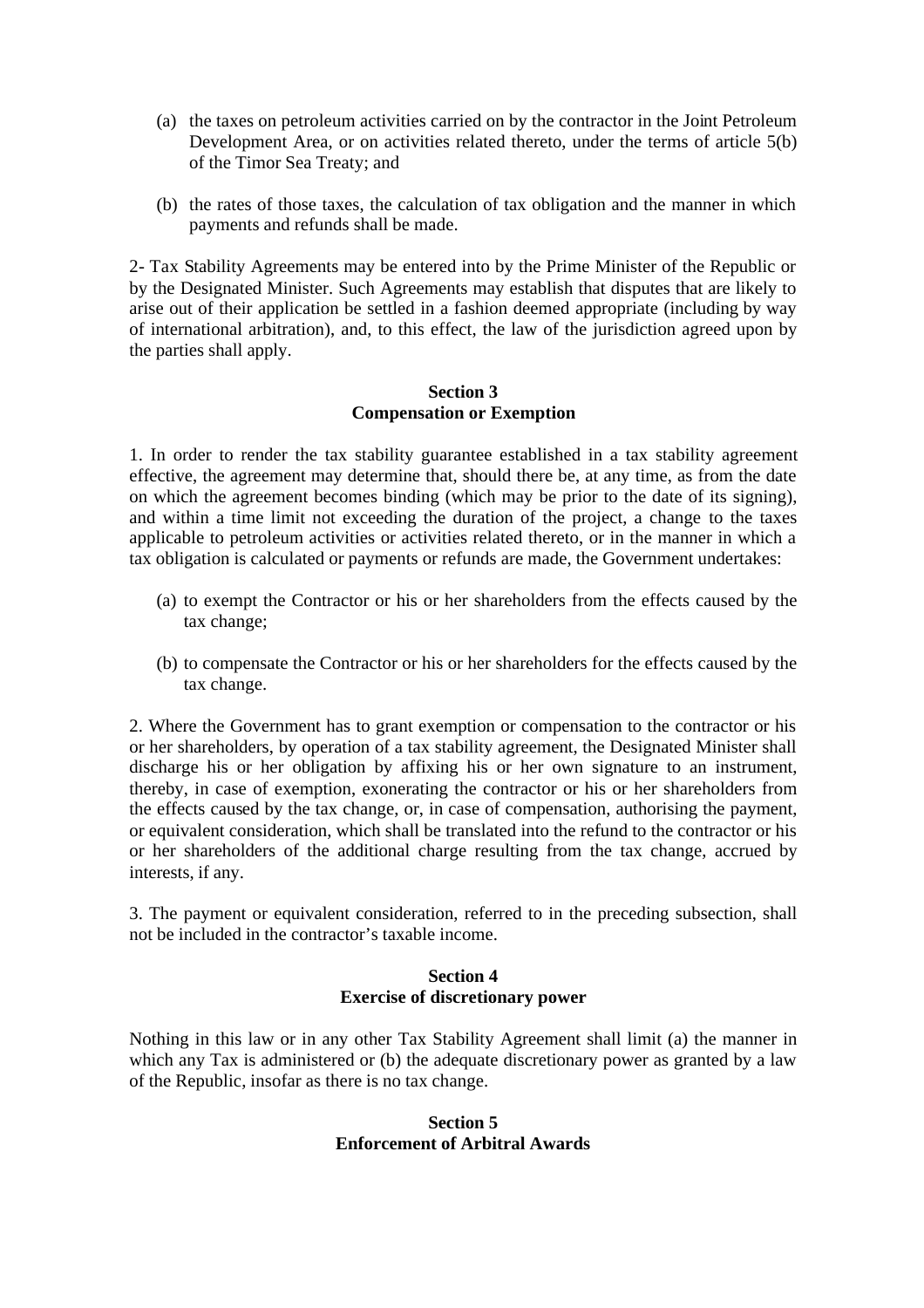1. The courts of the Republic shall recognise the final and binding nature of arbitral awards made under the terms of the arbitration contemplated in tax stability agreements, and shall enforce them under the provisions of this section.

2. The court of the Republic authorised to handle issues relating to the recognition and enforcement of an award made by the court of arbitration, on the part of the Republic, shall be the Court of Enforcement.

3. The Court of Enforcement shall recognise and enforce, in all instances, arbitral awards made under the terms of the arbitration contemplated in tax stability agreements, except where the party against whom the award is invoked furnishes the Court of Enforcement with proof:

- (a) of incapacity of the parties to the arbitration agreement, under the terms of the applicable law, or of non-validity of the agreement under the law to which the parties have subjected themselves, or, in case of omission regarding the applicable law, under the law of the country where the award was made; or
- (b) that the party against whom the award is invoked was not given proper notice of the appointment of the arbitrator or of the arbitration proceedings, or was otherwise unable to present his or her case; or
- (c) that the award deals with a dispute that has not been the subject of any arbitration or does not fall within the terms of the submission to arbitration, or it contains decisions on matters beyond the scope of the submission to arbitration, except, however, if the decisions on matters submitted to arbitration can be separated from those not so submitted, the part of the award pertaining to matters submitted to arbitration may be recognised and enforced; or
- (d) that the composition of the court of arbitration or the arbitral procedure was not in accordance with the agreement of the parties, or, failing such agreement, was not in accordance with the law of the country where the arbitration took place; or
- (e) that the award has not yet become binding on the parties, or has been repealed or suspended by a competent authority of the country in which, or under the law of which, that award was made.

4. The Court of Enforcement shall recognise and enforce, in all instances, arbitral awards made under the terms of the arbitration contemplated in tax stability agreements, except if the recognition and enforcement of the award would be contrary to the public order of the Republic.

5. Where (a) the Court of Enforcement has not recognised or enforced an award made by a court of arbitration, under the terms of the arbitration contemplated in a tax stability agreement, within 60 days of submission of the application by the winning party to the Court of Enforcement, and (b) the reasons for failure to recognise or enforce an award are not the same as those set forth in subsections 3 and 4 of this section, the winning party may offset the credit determined by the arbitral award against debts with the losing party.

6. Nothing in this law, and no decision made by the Court of Enforcement, shall impede or restrict the possibility of any of the parties getting the recognition and enforcement of the award in a State other than the Republic.